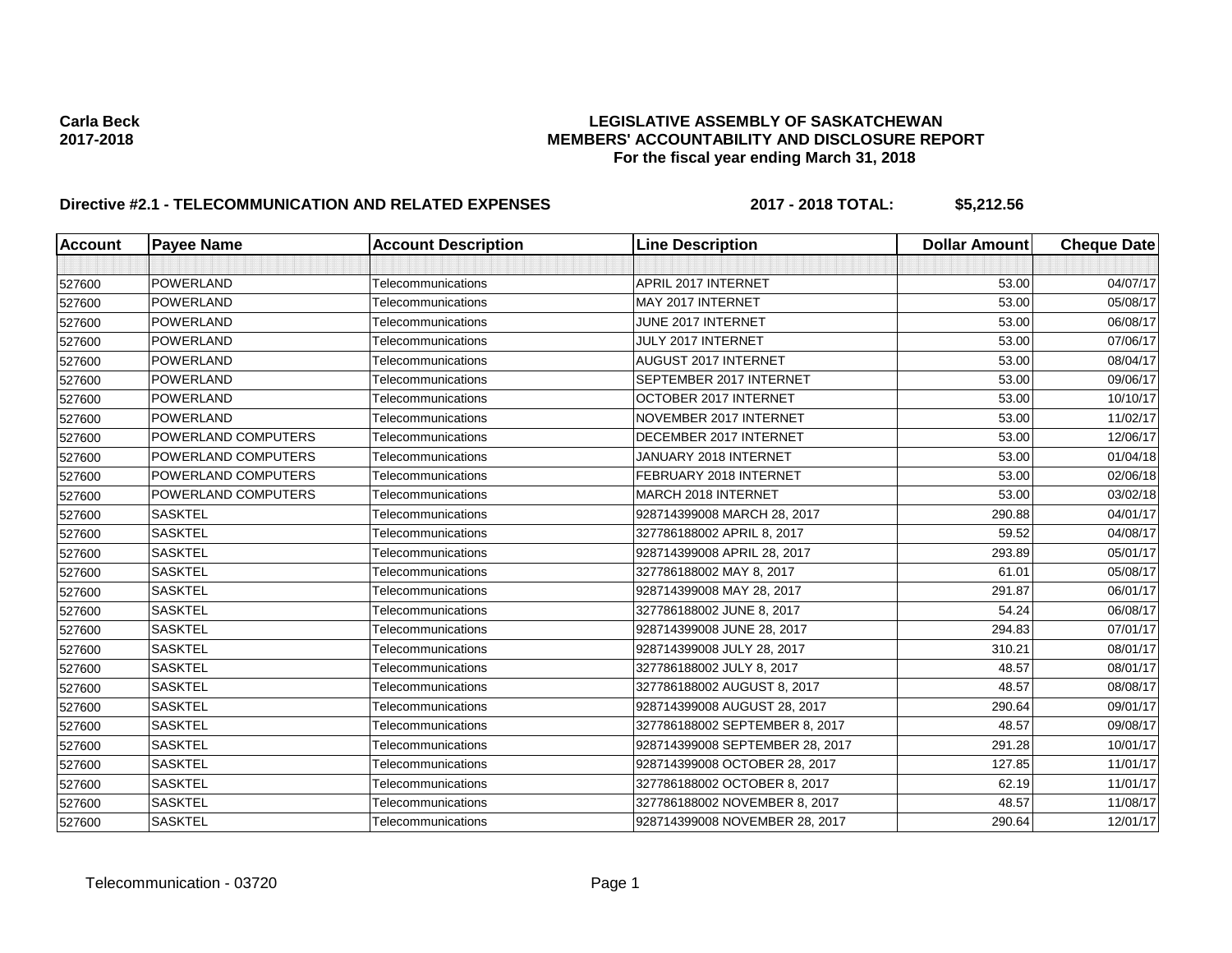## **Carla Beck LEGISLATIVE ASSEMBLY OF SASKATCHEWAN 2017-2018 MEMBERS' ACCOUNTABILITY AND DISCLOSURE REPORT For the fiscal year ending March 31, 2018**

# **Directive #2.1 - TELECOMMUNICATION AND RELATED EXPENSES 2017 - 2018 TOTAL: \$5,212.56**

| <b>Account</b> | <b>Payee Name</b>      | <b>Account Description</b> | <b>Line Description</b>              | <b>Dollar Amountl</b> | <b>Cheque Date</b> |
|----------------|------------------------|----------------------------|--------------------------------------|-----------------------|--------------------|
|                |                        |                            |                                      |                       |                    |
| 527600         | <b>SASKTEL</b>         | Telecommunications         | 327786188002 DECEMBER 8, 2017        | 48.57                 | 12/08/17           |
| 527600         | <b>SASKTEL</b>         | Telecommunications         | 928714399008 JANUARY 28, 2018        | 295.07                | 02/01/18           |
| 527600         | <b>SASKTEL</b>         | Telecommunications         | 928714399008 DECEMBER 28, 2017       | 295.43                | 02/01/18           |
| 527600         | <b>SASKTEL</b>         | Telecommunications         | 327786188002 FEBRUARY 8, 2018        | 146.91                | 02/08/18           |
| 527600         | <b>SASKTEL</b>         | Telecommunications         | 928714399008 FEBRUARY 28, 2018       | 297.98                | 03/01/18           |
| 527600         | <b>SASKTEL</b>         | Telecommunications         | 327786188002 JANUARY 8, 2018         | 48.91                 | 03/01/18           |
| 527600         | <b>SASKTEL</b>         | Telecommunications         | 327786188002 MARCH 8, 2018           | 50.38                 | 03/08/18           |
| 527600         | <b>SASKTEL</b>         | Telecommunications         | 928714399008 MARCH 28, 2018          | 294.93                | 03/28/18           |
| 527600         | TRUSCOTT. CHRISTINE E. | Telecommunications         | <b>REIMB: WEBSITE DOMAIN RENEWAL</b> | 185.05                | 09/06/17           |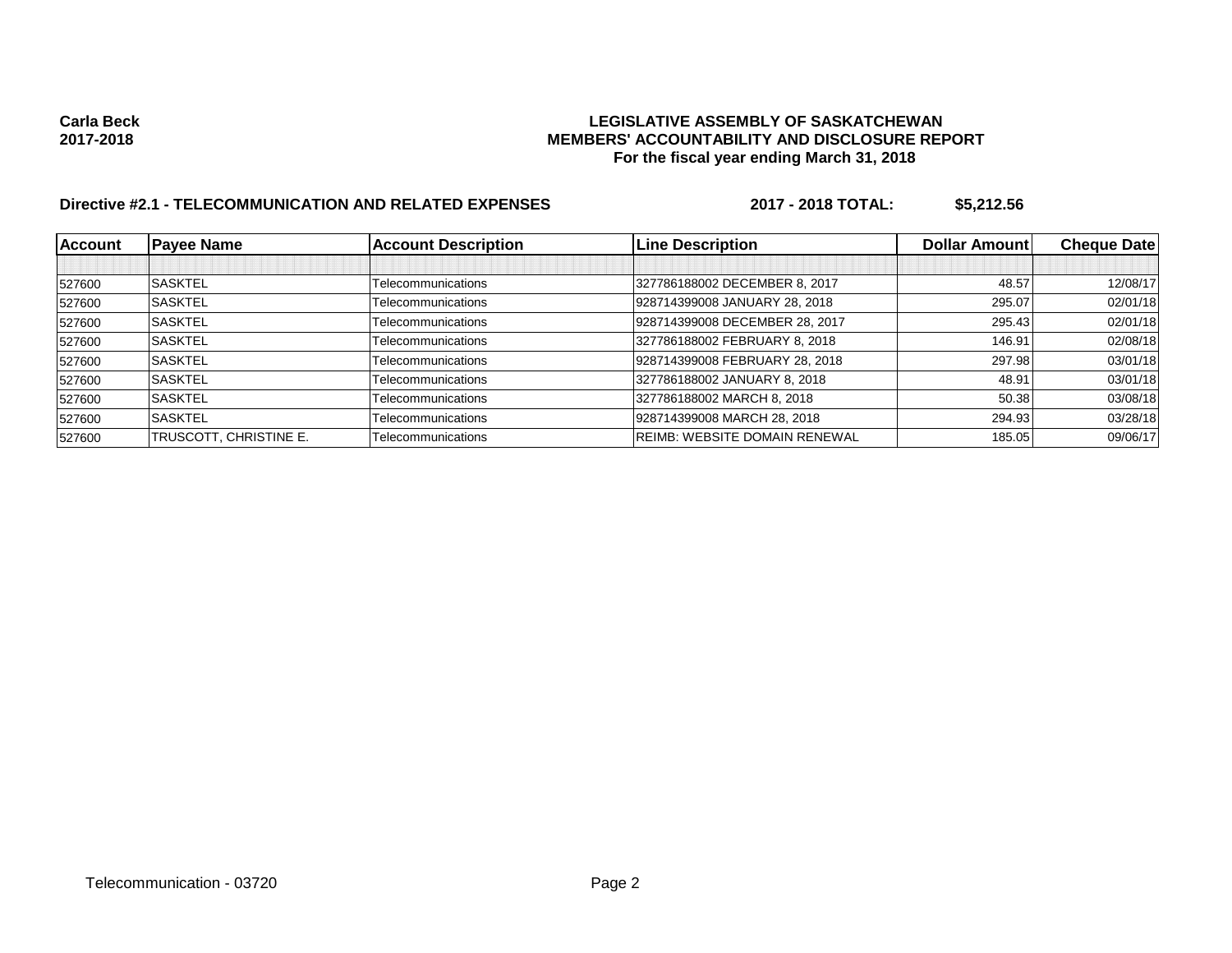## **LEGISLATIVE ASSEMBLY OF SASKATCHEWAN MEMBERS' ACCOUNTABILITY AND DISCLOSURE REPORT For the fiscal year ending March 31, 2018**

## **Directive #3.1 - MLA TRAVEL AND LIVING EXPENSES 2017 - 2018 TOTAL: \$6,044.04**

| <b>Account</b> | <b>Payee Name</b>  | <b>Account Description</b> | <b>Line Description</b>          | <b>Dollar Amountl</b> | <b>Cheque Date</b> |
|----------------|--------------------|----------------------------|----------------------------------|-----------------------|--------------------|
|                |                    |                            |                                  |                       |                    |
| 541900         | <b>BECK, CARLA</b> | Elected Rep - Travel       | MLA TRAVEL APR 3-MAY 25, 2017    | 1.246.13              | 06/20/17           |
| 541900         | <b>BECK, CARLA</b> | Elected Rep - Travel       | MLA TRAVEL MAY 27-JUN 17, 2017   | 981.07                | 06/20/17           |
| 541900         | <b>BECK, CARLA</b> | Elected Rep - Travel       | MLA TRAVEL JUN 22-SEP 1, 2017    | 740.63                | 09/05/17           |
| 541900         | <b>BECK, CARLA</b> | Elected Rep - Travel       | MLA TRAVEL SEPTEMBER 12-15, 2017 | 152.75                | 09/20/17           |
| 541900         | <b>BECK, CARLA</b> | Elected Rep - Travel       | MLA TRAVEL SEP 18-OCT 26, 2017   | 787.33                | 01/09/18           |
| 541900         | <b>BECK, CARLA</b> | Elected Rep - Travel       | MLA TRAVEL NOV 23/17-JAN 8/18    | 349.50                | 01/09/18           |
| 541900         | <b>BECK, CARLA</b> | Elected Rep - Travel       | MLA TRAVEL OCT 30-NOV 22, 2017   | 185.12                | 01/09/18           |
| 541900         | <b>BECK, CARLA</b> | Elected Rep - Travel       | MLA TRAVEL FEBRUARY 22-28, 2018  | 132.21                | 03/01/18           |
| 541900         | <b>BECK, CARLA</b> | Elected Rep - Travel       | MLA TRAVEL JAN 10-FEB 20, 2018   | 687.64                | 03/01/18           |
| 541900         | <b>BECK, CARLA</b> | Elected Rep - Travel       | MLA TRAVEL MARCH 6-29, 2018      | 781.66                | 03/29/18           |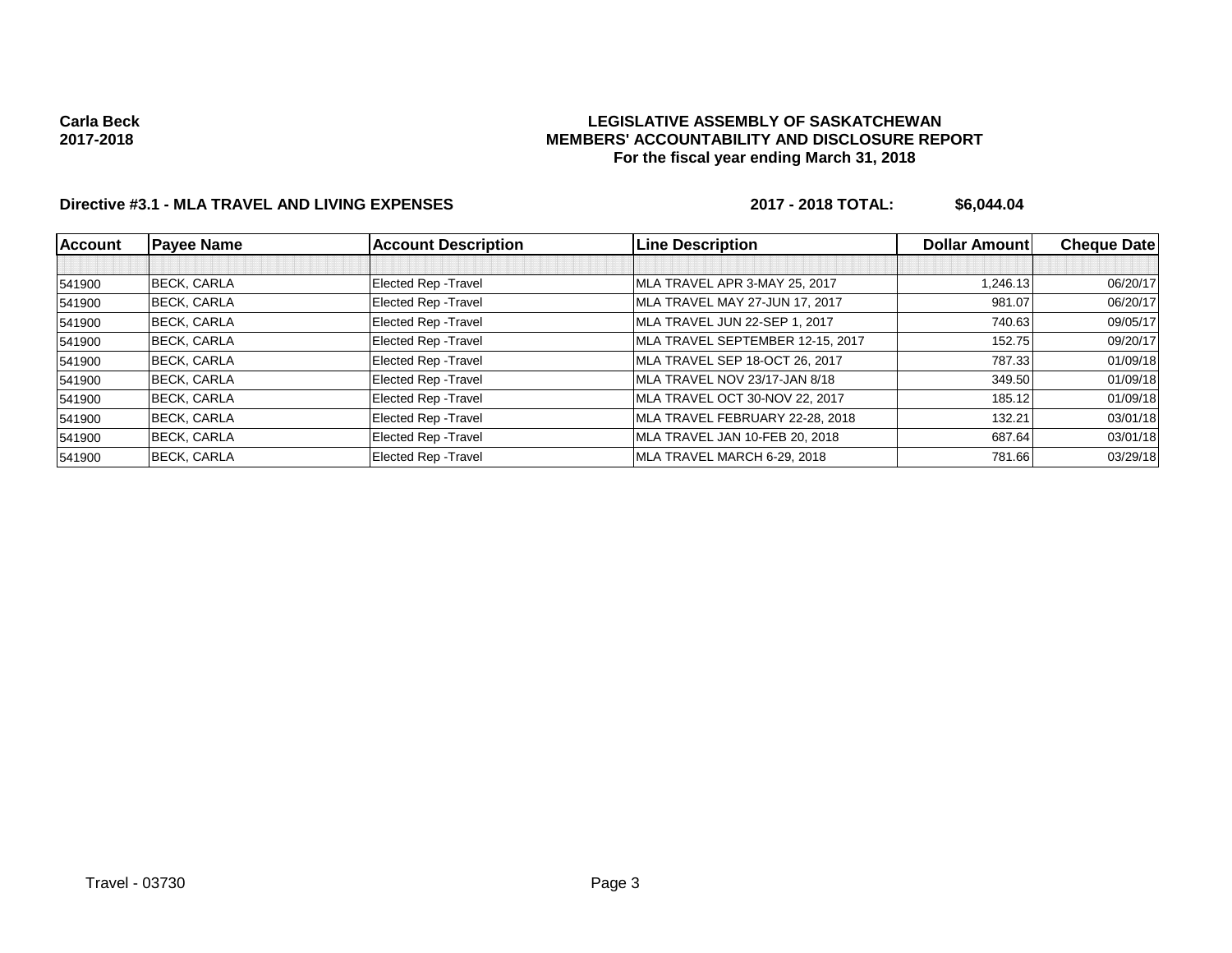## **LEGISLATIVE ASSEMBLY OF SASKATCHEWAN MEMBERS' ACCOUNTABILITY AND DISCLOSURE REPORT For the fiscal year ending March 31, 2018**

| <b>Account</b> | <b>Payee Name</b>                                   | <b>Account Description</b>                | <b>Line Description</b>                          | <b>Dollar Amount</b> | <b>Cheque Date</b> |
|----------------|-----------------------------------------------------|-------------------------------------------|--------------------------------------------------|----------------------|--------------------|
|                |                                                     |                                           |                                                  |                      |                    |
| 521372         | MICHAEL BELL PHOTOGRAPHY                            | Photographer's Services                   | PHOTOGRAPHER SERVICES                            | 172.25               | 11/01/17           |
| 521372         | OKTOBER REVOLUTION<br>PHOTOGRAPHY                   | Photographer's Services                   | PHOTOGRAPHER SERVICES - NO GST                   | 139.00               | 12/18/17           |
| 522000         | 101045162 SASK LTD.                                 | Rent of Ground, Buildings and Other Space | <b>APRIL CONSTITUENCY OFFICE RENT</b>            | 1,530.00             | 04/01/17           |
| 522000         | 101045162 SASK LTD.                                 | Rent of Ground, Buildings and Other Space | MAY 2017 MLA OFFICE RENT                         | 1,530.00             | 04/27/17           |
| 522000         | 101045162 SASK LTD.                                 | Rent of Ground, Buildings and Other Space | JUNE 2017 MLA OFFICE RENT                        | 1,000.00             | 07/01/17           |
| 522000         | 101045162 SASK LTD.                                 | Rent of Ground, Buildings and Other Space | JULY 2017 MLA OFFICE RENT                        | 1,000.00             | 07/01/17           |
| 522000         | 101045162 SASK LTD.                                 | Rent of Ground, Buildings and Other Space | SEPTEMBER 2017 MLA OFFICE RENT-NO<br><b>GST</b>  | 952.38               | 10/01/17           |
| 522000         | 101045162 SASK LTD.                                 | Rent of Ground, Buildings and Other Space | AUGUST 2017 MLA OFFICE RENT-NO GST               | 952.38               | 10/01/17           |
| 522000         | 101045162 SASK LTD.                                 | Rent of Ground, Buildings and Other Space | OCTOBER 2017 MLA OFFICE RENT-NO<br><b>GST</b>    | 952.38               | 10/01/17           |
| 522000         | 101045162 SASK LTD.                                 | Rent of Ground, Buildings and Other Space | NOVEMBER 2017 MLA OFFICE RENT-NO<br><b>IGST</b>  | 952.38               | 11/01/17           |
| 522000         | 101045162 SASK LTD.                                 | Rent of Ground, Buildings and Other Space | DECEMBER 2017 MLA OFFICE RENT-NO<br><b>IGST</b>  | 952.38               | 11/23/17           |
| 522000         | 101045162 SASK LTD.                                 | Rent of Ground, Buildings and Other Space | JANUARY 2018 MLA OFFICE RENT - NO<br><b>IGST</b> | 952.38               | 12/21/17           |
| 522000         | 101045162 SASK LTD.                                 | Rent of Ground, Buildings and Other Space | FEBRUARY 2018 MLA OFFICE RENT-NO<br><b>GST</b>   | 952.38               | 01/26/18           |
| 522000         | 101045162 SASK LTD.                                 | Rent of Ground, Buildings and Other Space | MARCH 2018 MLA OFFICE RENT-NO GST                | 952.38               | 02/26/18           |
| 522000         | CATHEDRAL VILLAGE ARTS<br><b>FESTIVAL</b>           | Rent of Ground, Buildings and Other Space | <b>TABLE&amp;CHAIR RENTAL</b>                    | 60.00                | 01/09/18           |
| 522200         | MINISTER OF FINANCE-MINISTRY<br>OF CENTRAL SERVICES | Rent of Photocopiers                      | PHOTOCOPIER SERVICE FEES FOR 2017-<br>18         | 100.00               | 12/01/17           |
| 522200         | TOSHIBA OF CANADA LTD.                              | Rent of Photocopiers                      | <b>COPIER CHARGES</b>                            | 144.42               | 04/05/17           |
| 522200         | TOSHIBA OF CANADA LTD.                              | Rent of Photocopiers                      | <b>COPIER CHARGES</b>                            | 151.18               | 05/05/17           |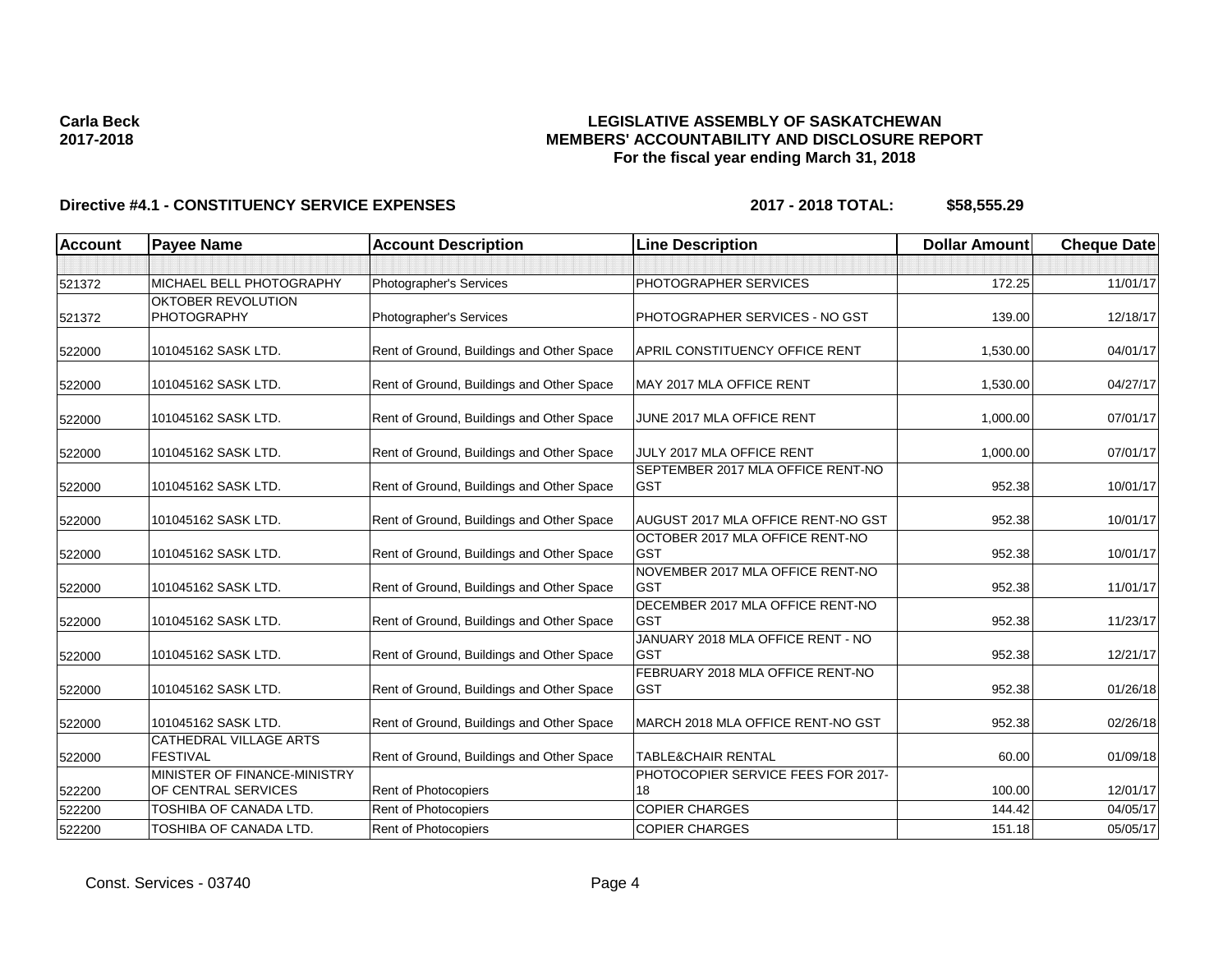## **LEGISLATIVE ASSEMBLY OF SASKATCHEWAN MEMBERS' ACCOUNTABILITY AND DISCLOSURE REPORT For the fiscal year ending March 31, 2018**

| <b>Account</b> | <b>Payee Name</b>                                   | <b>Account Description</b>           | <b>Line Description</b>       | <b>Dollar Amount</b> | <b>Cheque Date</b> |
|----------------|-----------------------------------------------------|--------------------------------------|-------------------------------|----------------------|--------------------|
|                |                                                     |                                      |                               |                      |                    |
| 522200         | TOSHIBA OF CANADA LTD.                              | Rent of Photocopiers                 | <b>COPIER CHARGES</b>         | 142.53               | 06/05/17           |
| 522200         | <b>TOSHIBA OF CANADA LTD.</b>                       | Rent of Photocopiers                 | <b>COPIER CHARGES</b>         | 142.63               | 08/01/17           |
| 522200         | TOSHIBA OF CANADA LTD.                              | Rent of Photocopiers                 | <b>COPIER CHARGES</b>         | 141.44               | 08/04/17           |
| 522200         | TOSHIBA OF CANADA LTD.                              | Rent of Photocopiers                 | <b>COPIER CHARGES</b>         | 139.45               | 09/05/17           |
| 522200         | TOSHIBA OF CANADA LTD.                              | Rent of Photocopiers                 | <b>COPIER CHARGES</b>         | 139.41               | 11/01/17           |
| 522200         | TOSHIBA OF CANADA LTD.                              | Rent of Photocopiers                 | <b>COPIER CHARGES</b>         | 142.16               | 11/03/17           |
| 522200         | <b>TOSHIBA OF CANADA LTD.</b>                       | Rent of Photocopiers                 | <b>COPIER CHARGES</b>         | 140.62               | 12/06/17           |
| 522200         | TOSHIBA OF CANADA LTD.                              | Rent of Photocopiers                 | <b>COPIER CHARGES</b>         | 138.57               | 01/05/18           |
| 522200         | TOSHIBA OF CANADA LTD.                              | Rent of Photocopiers                 | <b>COPIER CHARGES</b>         | 140.12               | 02/02/18           |
| 522500         | KNIGHT ARCHER INSURANCE LTD.                        | <b>Insurance Premiums</b>            | OFFICE INSURANCE C701282839   | 540.00               | 06/01/17           |
| 525000         | ALLIED PRINTERS & PROMOTIONS                        | Postal, Courier, Freight and Related | CALENDARS&MAIL PREP. - NO GST | 252.21               | 01/01/18           |
| 525000         | MINISTER OF FINANCE-MINISTRY<br>OF CENTRAL SERVICES | Postal, Courier, Freight and Related | APRIL 2017 MAIL SERVICES      | 40.97                | 06/09/17           |
| 525000         | MINISTER OF FINANCE-MINISTRY<br>OF CENTRAL SERVICES | Postal, Courier, Freight and Related | MAY 2017 MAIL SERVICES        | 40.97                | 07/05/17           |
| 525000         | MINISTER OF FINANCE-MINISTRY<br>OF CENTRAL SERVICES | Postal, Courier, Freight and Related | JUNE 2017 MAIL SERVICES       | 41.00                | 08/01/17           |
| 525000         | MINISTER OF FINANCE-MINISTRY<br>OF CENTRAL SERVICES | Postal, Courier, Freight and Related | AUGUST 2017 MAIL SERVICES     | 42.05                | 10/01/17           |
| 525000         | MINISTER OF FINANCE-MINISTRY<br>OF CENTRAL SERVICES | Postal, Courier, Freight and Related | JULY 2017 MAIL SERVICES       | 42.05                | 10/01/17           |
| 525000         | MINISTER OF FINANCE-MINISTRY<br>OF CENTRAL SERVICES | Postal, Courier, Freight and Related | OCTOBER 2017 MAIL SERVICES    | 42.09                | 12/01/17           |
| 525000         | MINISTER OF FINANCE-MINISTRY<br>OF CENTRAL SERVICES | Postal, Courier, Freight and Related | SEPTEMBER 2017 MAIL SERVICES  | 42.09                | 12/01/17           |
| 525000         | MINISTER OF FINANCE-MINISTRY<br>OF CENTRAL SERVICES | Postal, Courier, Freight and Related | NOVEMBER 2017 MAIL SERVICES   | 42.09                | 01/01/18           |
| 525000         | MINISTER OF FINANCE-MINISTRY<br>OF CENTRAL SERVICES | Postal, Courier, Freight and Related | DECEMBER 2017 MAIL SERVICES   | 1,205.34             | 02/01/18           |
| 525000         | MINISTER OF FINANCE-MINISTRY<br>OF CENTRAL SERVICES | Postal, Courier, Freight and Related | JANUARY 2018 MAIL SERVICES    | 42.09                | 03/08/18           |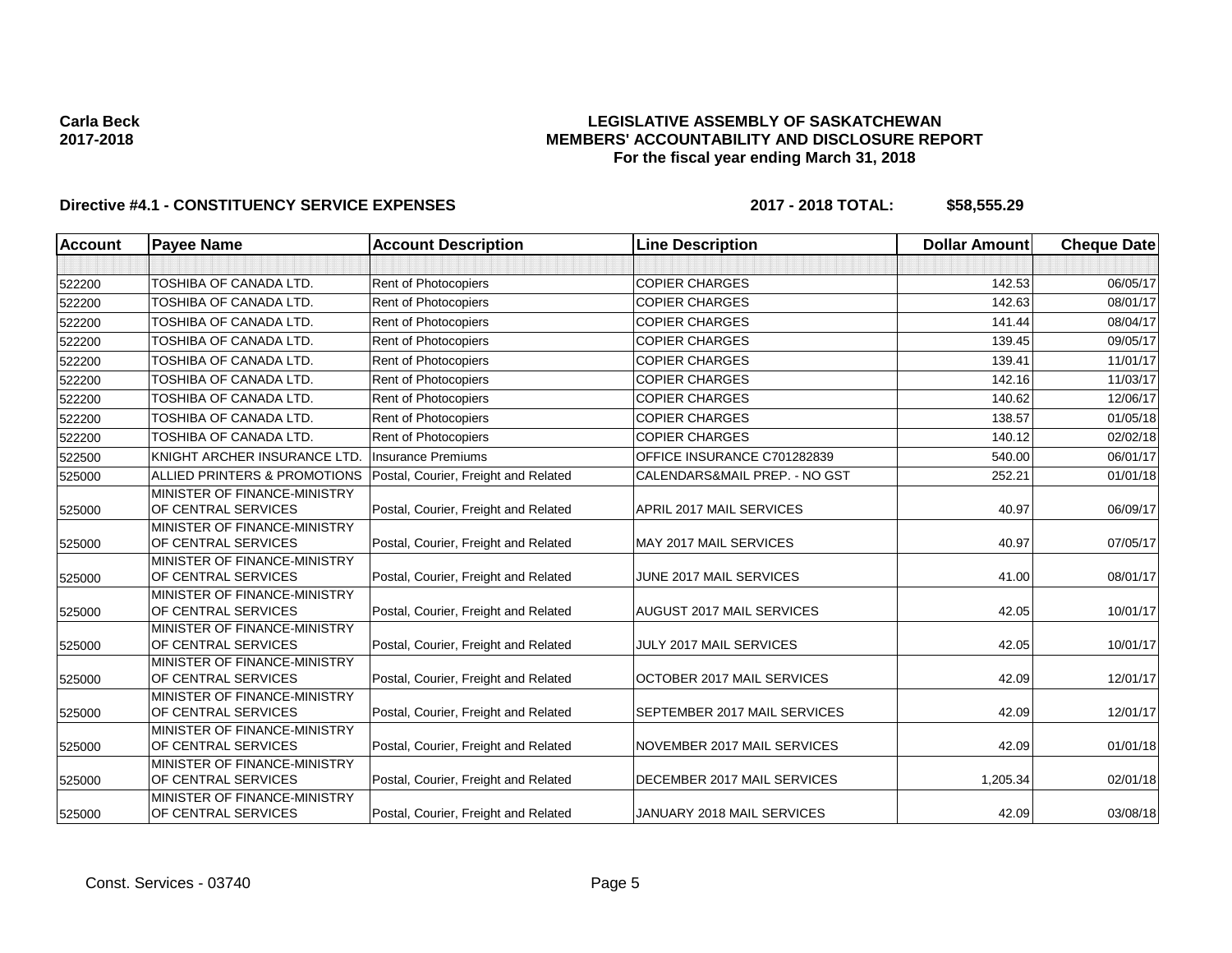## **LEGISLATIVE ASSEMBLY OF SASKATCHEWAN MEMBERS' ACCOUNTABILITY AND DISCLOSURE REPORT For the fiscal year ending March 31, 2018**

| <b>Account</b> | <b>Payee Name</b>                                          | <b>Account Description</b>              | <b>Line Description</b>                               | <b>Dollar Amount</b> | <b>Cheque Date</b> |
|----------------|------------------------------------------------------------|-----------------------------------------|-------------------------------------------------------|----------------------|--------------------|
|                |                                                            |                                         |                                                       |                      |                    |
| 525000         | <b>MINISTER OF FINANCE-MINISTRY</b><br>OF CENTRAL SERVICES | Postal, Courier, Freight and Related    | FEBRUARY 2018 MAIL SERVICES                           | 42.13                | 03/22/18           |
| 525000         | MINISTER OF FINANCE-MINISTRY<br>OF CENTRAL SERVICES        | Postal, Courier, Freight and Related    | MARCH 2018 MAIL SERVICES                              | 1,231.26             | 03/31/18           |
| 528000         | NETFORE SYSTEMS INC.                                       | <b>Support Services</b>                 | SOFTWARE LICENSING AGREEMENT                          | 3,180.00             | 07/01/17           |
| 528000         | NETFORE SYSTEMS INC.                                       | <b>Support Services</b>                 | RTV - PST ON SOFTWARE LICENSING                       | (180.00)             | 09/14/17           |
| 528000         | <b>POWERLAND</b>                                           | <b>Support Services</b>                 | <b>TECHNOLOGY SUPPORT SERVICES</b>                    | 222.60               | 09/01/17           |
| 528000         | POWERLAND COMPUTERS                                        | <b>Support Services</b>                 | TECH SUPPORT/LAPTOP/PRINTER/OFFICE<br><b>SUPPLIES</b> | 147.88               | 03/15/18           |
| 530000         | <b>HORIZON STRATEGIC</b><br><b>CONSULTANTS</b>             | <b>Communications Development Costs</b> | <b>RESEARCH &amp; REPORTING - NO GST</b>              | 3,000.00             | 11/01/17           |
| 530100         | PATTISON OUTDOOR<br>ADVERTISING LTD.                       | <b>Communcations Production</b>         | <b>PRODUCTION</b>                                     | 1,116.45             | 04/03/17           |
| 530100         | PATTISON OUTDOOR<br>ADVERTISING LTD.                       | <b>Communcations Production</b>         | PRODUCTION DIEM FEE                                   | 86.13                | 07/01/17           |
| 530100         | PATTISON OUTDOOR<br>ADVERTISING LTD.                       | <b>Communcations Production</b>         | <b>PRODUCTION</b>                                     | 159.00               | 03/01/18           |
| 530500         | ALLIED PRINTERS & PROMOTIONS                               | <b>Media Placement</b>                  | <b>CAR MAGNETS</b>                                    | 38.16                | 08/01/17           |
| 530500         | ALLIED PRINTERS & PROMOTIONS                               | Media Placement                         | ADVERTISING - NO GST                                  | 84.80                | 11/01/17           |
| 530500         | CATHEDRAL AREA COMMUNITY<br><b>ASSOC</b>                   | <b>Media Placement</b>                  | <b>ADVERTISING</b>                                    | 70.00                | 04/01/17           |
| 530500         | CATHEDRAL AREA COMMUNITY<br><b>ASSOC</b>                   | Media Placement                         | <b>ADVERTISING</b>                                    | 70.00                | 06/05/17           |
| 530500         | CATHEDRAL AREA COMMUNITY<br><b>ASSOC</b>                   | <b>Media Placement</b>                  | <b>ADVERTISING</b>                                    | 70.00                | 07/04/17           |
| 530500         | CATHEDRAL AREA COMMUNITY<br><b>ASSOC</b>                   | Media Placement                         | <b>ADVERTISING</b>                                    | 70.00                | 09/05/17           |
| 530500         | CATHEDRAL AREA COMMUNITY<br><b>ASSOC</b>                   | <b>Media Placement</b>                  | <b>ADVERTISING</b>                                    | 70.00                | 11/01/17           |
| 530500         | CATHEDRAL AREA COMMUNITY<br><b>ASSOC</b>                   | <b>Media Placement</b>                  | <b>ADVERTISING</b>                                    | 70.00                | 02/01/18           |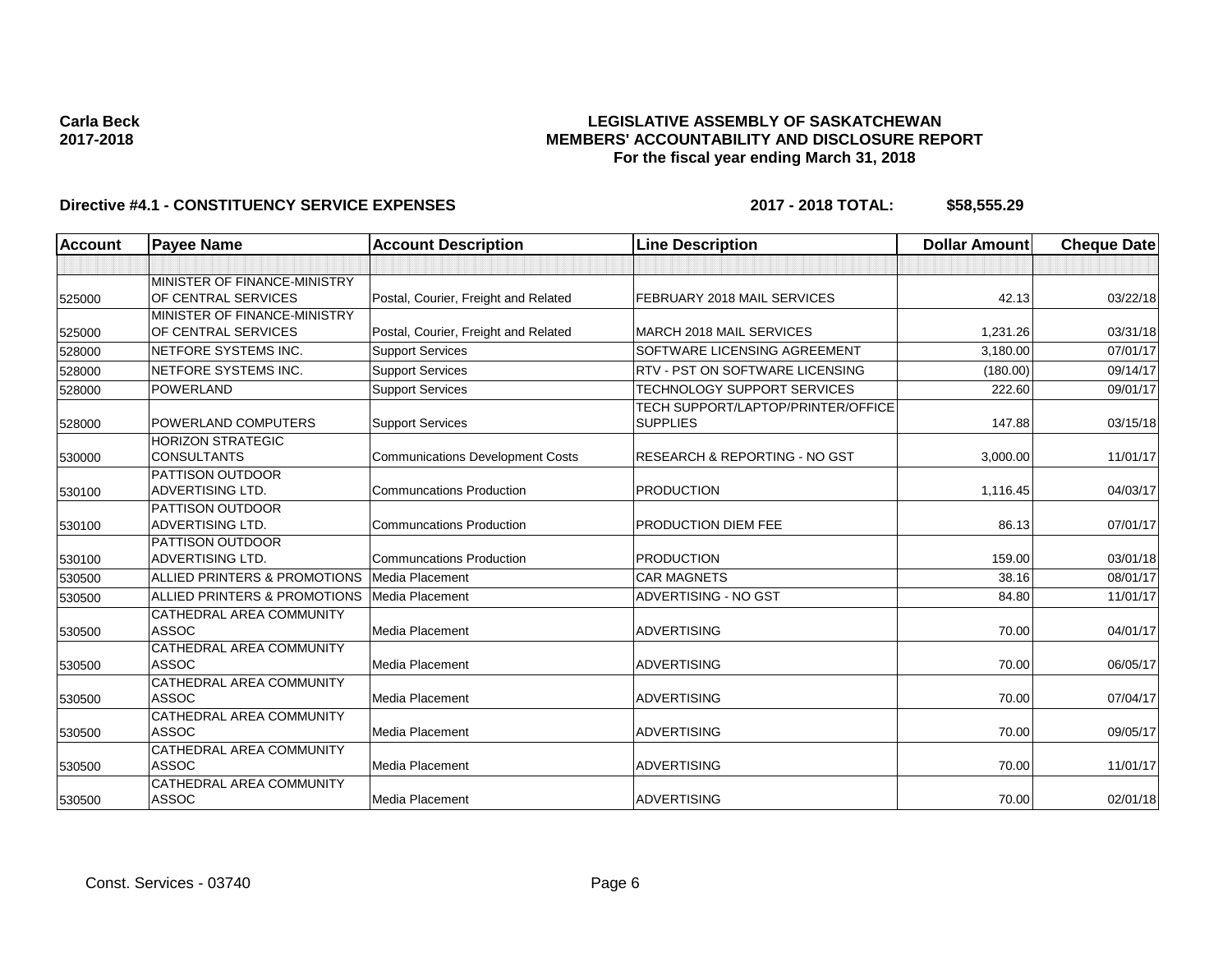## **LEGISLATIVE ASSEMBLY OF SASKATCHEWAN MEMBERS' ACCOUNTABILITY AND DISCLOSURE REPORT For the fiscal year ending March 31, 2018**

| <b>Account</b> | <b>Payee Name</b>                            | <b>Account Description</b> | <b>Line Description</b>          | <b>Dollar Amount</b> | <b>Cheque Date</b> |
|----------------|----------------------------------------------|----------------------------|----------------------------------|----------------------|--------------------|
|                |                                              |                            |                                  |                      |                    |
|                | CATHEDRAL AREA COMMUNITY                     |                            |                                  |                      |                    |
| 530500         | <b>ASSOC</b>                                 | <b>Media Placement</b>     | <b>ADVERTISING</b>               | 150.00               | 03/01/18           |
|                | PATTISON OUTDOOR                             |                            |                                  |                      |                    |
| 530500         | <b>ADVERTISING LTD.</b>                      | Media Placement            | <b>ADVERTISING</b>               | 166.66               | 04/03/17           |
|                | PATTISON OUTDOOR                             |                            |                                  |                      |                    |
| 530500         | <b>ADVERTISING LTD.</b>                      | Media Placement            | <b>ADVERTISING</b>               | 7,800.00             | 04/11/17           |
| 530500         | PATTISON OUTDOOR<br>ADVERTISING LTD.         | Media Placement            | RELOCATE&REINSTALL ADVERTISEMENT | 37.10                | 09/04/17           |
|                | PATTISON OUTDOOR                             |                            |                                  |                      |                    |
| 530500         | <b>ADVERTISING LTD.</b>                      | Media Placement            | <b>ADVERTISING</b>               | 900.00               | 03/01/18           |
| 530500         | POSTCARD PORTABLES REGINA                    | <b>Media Placement</b>     | <b>ADVERTISING</b>               | 300.00               | 05/18/17           |
| 530500         | PRAIRIE DOG MAGAZINE                         | Media Placement            | <b>ADVERTISING</b>               | 299.00               | 04/13/17           |
| 530500         | PRAIRIE DOG MAGAZINE                         | Media Placement            | <b>ADVERTISING</b>               | 143.00               | 05/01/17           |
| 530500         | PRAIRIE DOG MAGAZINE                         | Media Placement            | <b>ADVERTISING</b>               | 299.00               | 06/01/17           |
| 530500         | PRAIRIE DOG MAGAZINE                         | Media Placement            | <b>ADVERTISING</b>               | 299.00               | 06/08/17           |
| 530500         | PRAIRIE DOG MAGAZINE                         | Media Placement            | <b>ADVERTISING</b>               | 265.25               | 08/03/17           |
| 530500         | PRAIRIE DOG MAGAZINE                         | Media Placement            | <b>ADVERTISING</b>               | 299.00               | 09/01/17           |
| 530500         | PRAIRIE DOG MAGAZINE                         | Media Placement            | <b>ADVERTISING</b>               | 165.00               | 09/01/17           |
| 530500         | PRAIRIE DOG MAGAZINE                         | Media Placement            | <b>ADVERTISING</b>               | 299.00               | 11/01/17           |
| 530500         | PRAIRIE DOG MAGAZINE                         | <b>Media Placement</b>     | <b>ADVERTISING</b>               | 299.00               | 11/09/17           |
| 530500         | PRAIRIE DOG MAGAZINE                         | Media Placement            | <b>ADVERTISING</b>               | 299.00               | 12/07/17           |
| 530500         | PRAIRIE DOG MAGAZINE                         | Media Placement            | <b>ADVERTISING</b>               | 123.75               | 12/21/17           |
| 530500         | PRAIRIE DOG MAGAZINE                         | <b>Media Placement</b>     | <b>ADVERTISING</b>               | 299.00               | 03/01/18           |
| 530500         | PRAIRIE DOG MAGAZINE                         | Media Placement            | <b>ADVERTISING</b>               | 165.00               | 03/01/18           |
| 530500         | PRAIRIE DOG MAGAZINE                         | Media Placement            | <b>ADVERTISING</b>               | 299.00               | 03/01/18           |
| 530500         | <b>REGINA PRIDE INC.</b>                     | <b>Media Placement</b>     | <b>ADVERTISING</b>               | 56.25                | 05/01/17           |
| 530500         | REGINA RED SOX BASEBALL                      | Media Placement            | <b>ADVERTISING</b>               | 125.00               | 06/01/17           |
|                | <b>REGINA THUNDER FOOTBALL</b>               |                            |                                  |                      |                    |
| 530500         | <b>CLUB</b>                                  | <b>Media Placement</b>     | <b>ADVERTISING</b>               | 125.00               | 06/16/17           |
| 530500         | SASK, SPORTS HALL OF FAME &<br><b>MUSEUM</b> | Media Placement            | ADVERTISING - NO GST             | 45.45                | 10/01/17           |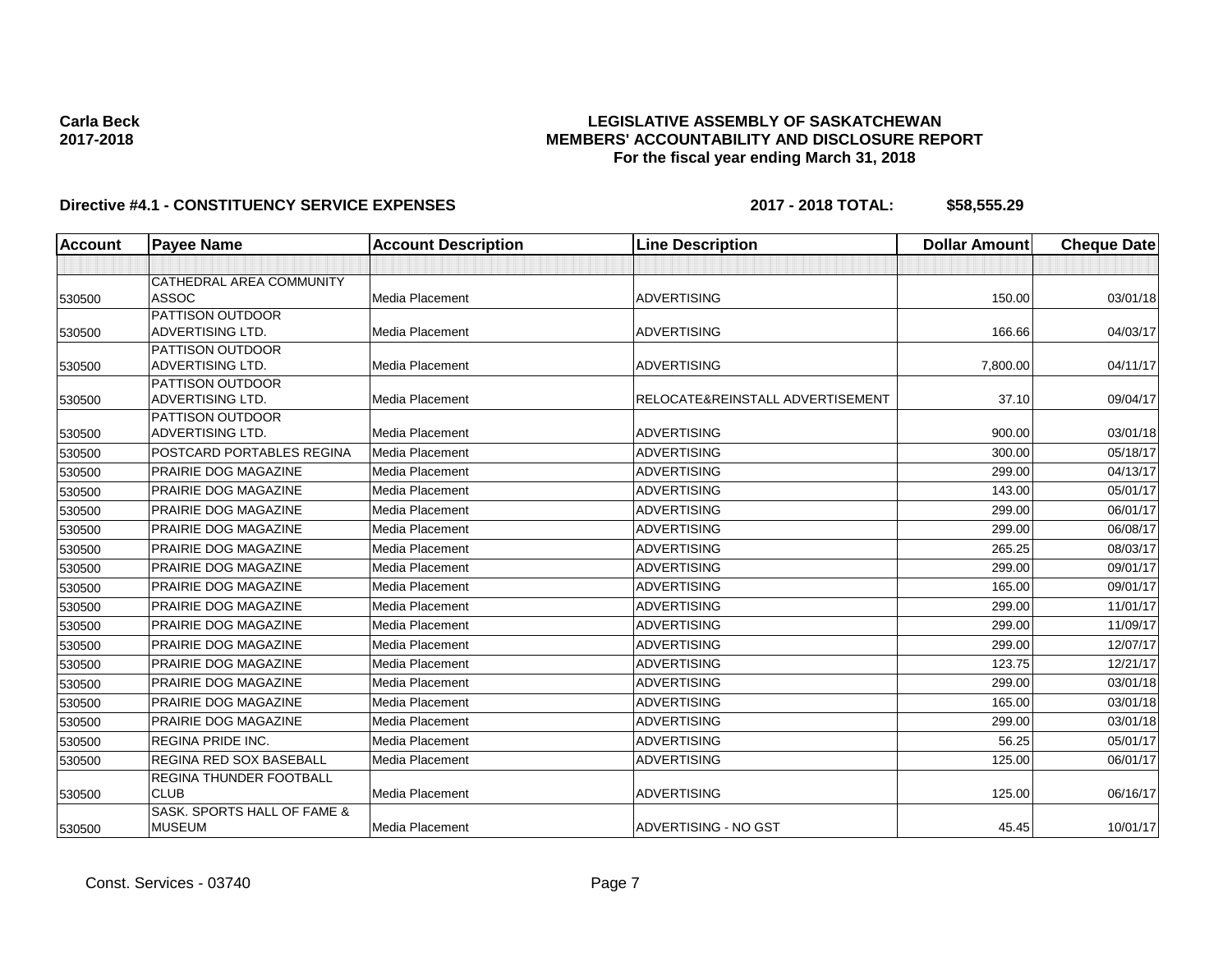## **LEGISLATIVE ASSEMBLY OF SASKATCHEWAN MEMBERS' ACCOUNTABILITY AND DISCLOSURE REPORT For the fiscal year ending March 31, 2018**

| <b>Account</b> | <b>Payee Name</b>                              | <b>Account Description</b>             | <b>Line Description</b>            | <b>Dollar Amount</b> | <b>Cheque Date</b> |
|----------------|------------------------------------------------|----------------------------------------|------------------------------------|----------------------|--------------------|
|                |                                                |                                        |                                    |                      |                    |
|                | <b>SASKATCHEWAN YOUTH</b>                      |                                        |                                    |                      |                    |
| 530500         | <b>PARLIAMENT</b>                              | <b>Media Placement</b>                 | <b>ADVERTISING</b>                 | 33.33                | 01/02/18           |
| 530500         | <b>SPRING FREE FROM RACISM</b>                 | Media Placement                        | <b>ADVERTISING</b>                 | 125.01               | 03/21/18           |
| 530500         | ST. ANDREW'S COLLEGE                           | <b>Media Placement</b>                 | <b>ADVERTISING</b>                 | 75.00                | 05/01/17           |
|                | STUDENTS' UNION OF THE UNIV.                   |                                        |                                    |                      |                    |
| 530500         | OF REGINA INC.                                 | Media Placement                        | <b>ADVERTISING</b>                 | 193.75               | 08/08/17           |
| 530500         | <b>SWAMP FESTIVAL INC.</b>                     | <b>Media Placement</b>                 | <b>ADVERTISING</b>                 | 31.25                | 11/01/17           |
| 530800         | ALLIED PRINTERS & PROMOTIONS                   | Publications                           | NEWSLETTERS - NO GST               | 1,592.90             | 03/22/18           |
| 530800         | <b>PRINTWEST</b>                               | Publications                           | <b>BROCHURES</b>                   | 7,500.00             | 03/29/18           |
| 530900         | ALLIED PRINTERS & PROMOTIONS Promotional Items |                                        | CALENDARS&MAIL PREP. - NO GST      | 837.40               | 01/01/18           |
| 530900         | TRUSCOTT, CHRISTINE E.                         | <b>Promotional Items</b>               | <b>REIMB: CHRISTMAS CARDS</b>      | 500.27               | 12/01/17           |
| 531200         | TRUSCOTT, CHRISTINE E.                         | Events                                 | REIMB: TABLE AT STREETFAIR         | 30.00                | 05/18/17           |
|                |                                                | Deputy Minister/Ministry Head Business |                                    |                      |                    |
| 543201         | LEGISLATIVE FOOD SERVICE                       | Expenses - Refreshments                | <b>STUDENT DRINKS</b>              | 27.56                | 05/17/17           |
| 555000         | ALLIED PRINTERS & PROMOTIONS                   | Other Material and Supplies            | <b>OFFICE SUPPLIES</b>             | 61.05                | 03/15/18           |
| 555000         | <b>COLONY COFFEE &amp; TEA</b>                 | Other Material and Supplies            | MISC. & OFFICE SUPPLIES            | 134.00               | 11/20/17           |
| 555000         | <b>COLONY COFFEE &amp; TEA</b>                 | Other Material and Supplies            | <b>MISC. &amp; OFFICE SUPPLIES</b> | 272.00               | 02/08/18           |
| 555000         | <b>COLONY COFFEE &amp; TEA</b>                 | Other Material and Supplies            | MISC. & OFFICE SUPPLIES            | 301.50               | 03/22/18           |
| 555000         | <b>CULLIGAN WATER CONDITIONING</b>             | Other Material and Supplies            | <b>BOTTLED WATER</b>               | 10.60                | 04/01/17           |
| 555000         | <b>CULLIGAN WATER CONDITIONING</b>             | Other Material and Supplies            | <b>BOTTLED WATER</b>               | 10.60                | 05/01/17           |
| 555000         | <b>CULLIGAN WATER CONDITIONING</b>             | Other Material and Supplies            | <b>BOTTLED WATER</b>               | 10.60                | 06/01/17           |
| 555000         | <b>CULLIGAN WATER CONDITIONING</b>             | Other Material and Supplies            | <b>BOTTLED WATER</b>               | 10.60                | 07/01/17           |
| 555000         | <b>CULLIGAN WATER CONDITIONING</b>             | Other Material and Supplies            | <b>BOTTLED WATER</b>               | 10.60                | 08/01/17           |
| 555000         | <b>CULLIGAN WATER CONDITIONING</b>             | Other Material and Supplies            | <b>BOTTLED WATER</b>               | 10.60                | 09/01/17           |
| 555000         | <b>CULLIGAN WATER CONDITIONING</b>             | Other Material and Supplies            | <b>BOTTLED WATER</b>               | 10.60                | 10/01/17           |
| 555000         | <b>CULLIGAN WATER CONDITIONING</b>             | Other Material and Supplies            | <b>BOTTLED WATER</b>               | 38.00                | 11/01/17           |
| 555000         | <b>CULLIGAN WATER CONDITIONING</b>             | Other Material and Supplies            | <b>BOTTLED WATER</b>               | 10.60                | 12/01/17           |
| 555000         | <b>CULLIGAN WATER CONDITIONING</b>             | Other Material and Supplies            | <b>BOTTLED WATER</b>               | 10.60                | 01/01/18           |
| 555000         | <b>CULLIGAN WATER CONDITIONING</b>             | Other Material and Supplies            | <b>BOTTLED WATER</b>               | 10.60                | 02/01/18           |
| 555000         | <b>CULLIGAN WATER CONDITIONING</b>             | Other Material and Supplies            | <b>BOTTLED WATER</b>               | 11.10                | 03/01/18           |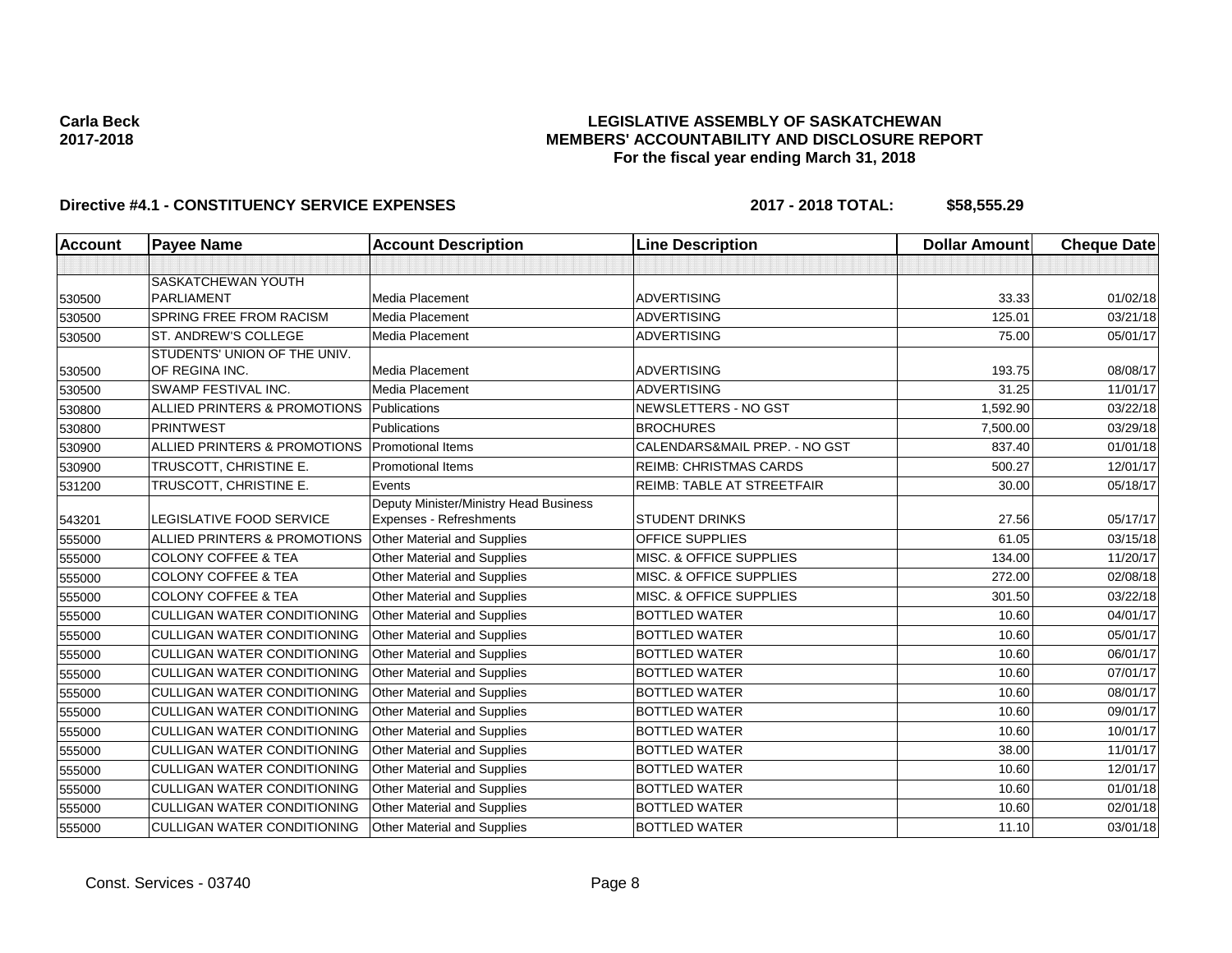## **LEGISLATIVE ASSEMBLY OF SASKATCHEWAN MEMBERS' ACCOUNTABILITY AND DISCLOSURE REPORT For the fiscal year ending March 31, 2018**

| <b>Account</b> | <b>Payee Name</b>                  | <b>Account Description</b>           | <b>Line Description</b>                                      | <b>Dollar Amount</b> | <b>Cheque Date</b> |
|----------------|------------------------------------|--------------------------------------|--------------------------------------------------------------|----------------------|--------------------|
|                |                                    |                                      |                                                              |                      |                    |
| 555000         | <b>CULLIGAN WATER CONDITIONING</b> | Other Material and Supplies          | <b>BOTTLED WATER</b>                                         | 10.60                | 03/31/18           |
| 555000         | <b>GRIFFIN, LESLEY</b>             | Other Material and Supplies          | <b>REIMB: MISC. &amp; OFFICE SUPPLIES</b>                    | 40.55                | 05/16/17           |
| 555000         | <b>GRIFFIN, LESLEY</b>             | Other Material and Supplies          | <b>REIMB: OFFICE SUPPLIES</b>                                | 19.39                | 06/01/17           |
| 555000         | POWERLAND COMPUTERS                | <b>Other Material and Supplies</b>   | TECH SUPPORT/LAPTOP/PRINTER/OFFICE<br><b>SUPPLIES</b>        | 263.94               | 03/15/18           |
| 555000         | POWERLAND COMPUTERS                | Other Material and Supplies          | <b>OFFICE SUPPLIES</b>                                       | 190.27               | 03/28/18           |
| 555000         | <b>SUPREME BASICS</b>              | <b>Other Material and Supplies</b>   | MISC. & OFFICE SUPPLIES                                      | 220.25               | 03/01/18           |
| 555000         | <b>SUPREME BASICS</b>              | Other Material and Supplies          | MISC. & OFFICE SUPPLIES                                      | 748.43               | 03/01/18           |
| 555000         | <b>SUPREME BASICS</b>              | <b>Other Material and Supplies</b>   | MISC. & OFFICE SUPPLIES                                      | 185.25               | 03/09/18           |
| 555000         | <b>SUPREME BASICS</b>              | <b>Other Material and Supplies</b>   | MISC. & OFFICE SUPPLIES                                      | 197.60               | 03/09/18           |
| 555000         | <b>SUPREME BASICS</b>              | Other Material and Supplies          | MISC. & OFFICE SUPPLIES                                      | 137.79               | 03/12/18           |
| 555000         | <b>SUPREME BASICS</b>              | <b>Other Material and Supplies</b>   | MISC. & OFFICE SUPPLIES                                      | 100.65               | 03/22/18           |
| 555000         | TRUSCOTT, CHRISTINE E.             | <b>Other Material and Supplies</b>   | <b>REIMB: MISC. &amp; OFFICE SUPPLIES</b>                    | 670.42               | 02/20/18           |
| 555000         | TRUSCOTT, CHRISTINE E.             | Other Material and Supplies          | REIMB: MISC. & OFFICE SUPPLIES                               | 120.13               | 03/20/18           |
| 555000         | TRUSCOTT, CHRISTINE E.             | <b>Other Material and Supplies</b>   | REIMB: MISC. & OFFICE SUPPLIES                               | 178.88               | 03/26/18           |
| 555000         | TRUSCOTT, CHRISTINE E.             | Other Material and Supplies          | <b>REIMB: MISC. &amp; OFFICE SUPPLIES</b>                    | 419.55               | 03/31/18           |
| 564300         | POWERLAND COMPUTERS                | Computer Hardware - Exp.             | TECH SUPPORT/LAPTOP/PRINTER/OFFICE<br><b>SUPPLIES</b>        | 1,080.88             | 03/15/18           |
| 565200         | <b>BECK, CARLA</b>                 | Office Furniture and Equipment - Exp | <b>REIMB: COUCH</b>                                          | 864.64               | 03/01/18           |
| 565200         | POWERLAND COMPUTERS                | Office Furniture and Equipment - Exp | <b>TECH SUPPORT/LAPTOP/PRINTER/OFFICE</b><br><b>SUPPLIES</b> | 530.19               | 03/15/18           |
| 565200         | <b>SUPREME BASICS</b>              | Office Furniture and Equipment - Exp | <b>FOLDING TABLES</b>                                        | 349.77               | 03/12/18           |
| 565200         | <b>SUPREME BASICS</b>              | Office Furniture and Equipment - Exp | <b>CHAIRS</b>                                                | 360.38               | 03/15/18           |
| 565200         | <b>SUPREME BASICS</b>              | Office Furniture and Equipment - Exp | <b>CHAIRS</b>                                                | 487.58               | 03/20/18           |
| 565200         | TRUSCOTT, CHRISTINE E.             | Office Furniture and Equipment - Exp | <b>REIMB: LAMPS</b>                                          | 410.39               | 02/09/18           |
| 588950         |                                    |                                      | Prepaid Expense Adjustment                                   | (795.00)             | 03/31/18           |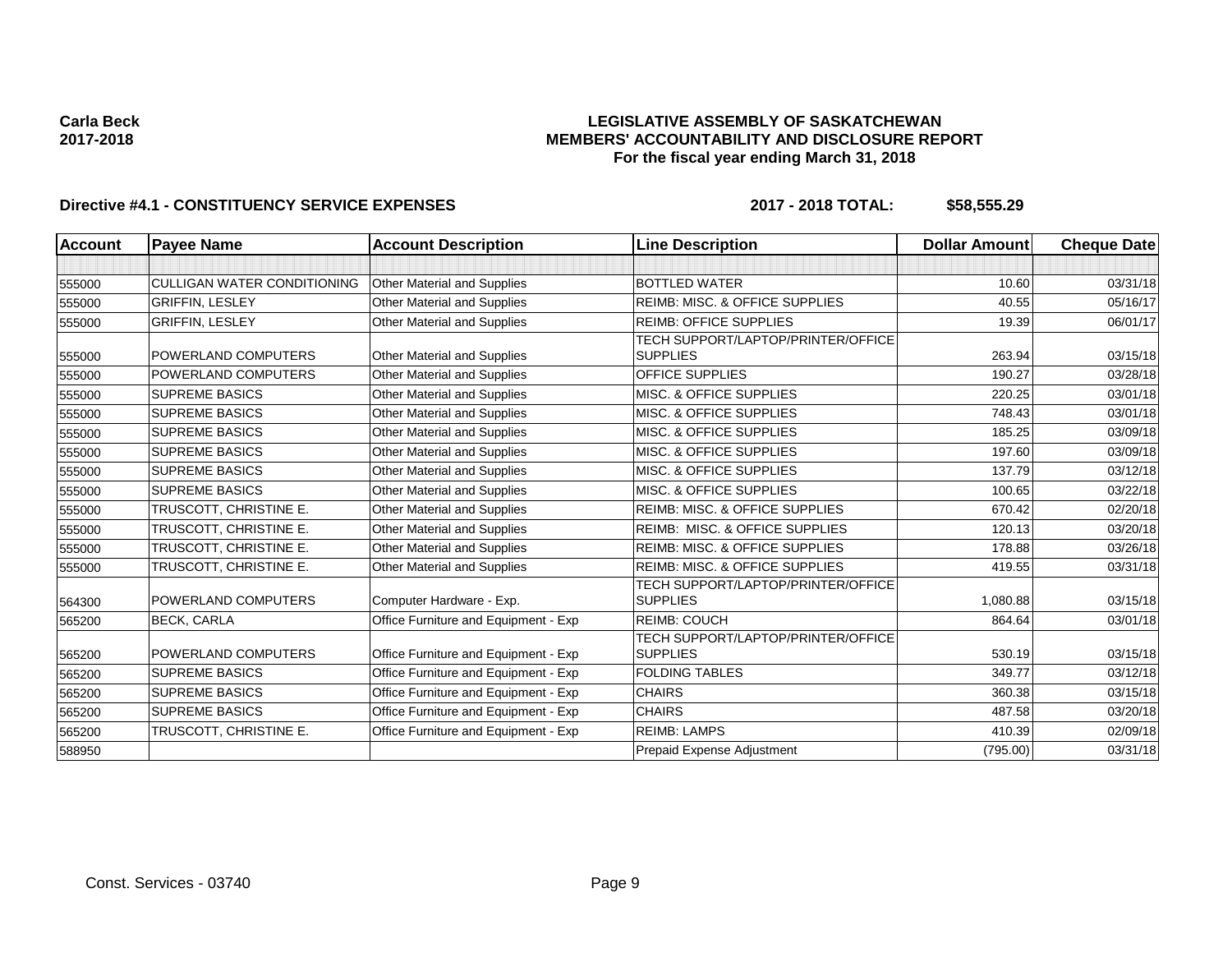## **LEGISLATIVE ASSEMBLY OF SASKATCHEWAN MEMBERS' ACCOUNTABILITY AND DISCLOSURE REPORT For the fiscal year ending March 31, 2018**

## Directive #6 - CONSTITUENCY ASSISTANT EXPENSES 2017 - 2018 TOTAL: \$59,964.58

| <b>Account</b> | <b>Payee Name</b>      | <b>Account Description</b> | <b>Dollar Amount</b> | <b>Cheque Date</b> |
|----------------|------------------------|----------------------------|----------------------|--------------------|
|                |                        |                            |                      |                    |
| 513000         | TRUSCOTT, CHRISTINE E. | Out-of-Scope Permanent     | 2,213.42             | 04/11/17           |
| 513000         | TRUSCOTT, CHRISTINE E. | Out-of-Scope Permanent     | $-2,213.42$          | 04/11/17           |
| 513000         | TRUSCOTT, CHRISTINE E. | Out-of-Scope Permanent     | 2,213.42             | 04/25/17           |
| 513000         | TRUSCOTT, CHRISTINE E. | Out-of-Scope Permanent     | 2213.42              | 05/09/17           |
| 513000         | TRUSCOTT, CHRISTINE E. | Out-of-Scope Permanent     | 2,213.42             | 05/24/17           |
| 513000         | TRUSCOTT, CHRISTINE E. | Out-of-Scope Permanent     | 2,213.42             | 06/06/17           |
| 513000         | TRUSCOTT, CHRISTINE E. | Out-of-Scope Permanent     | 2213.42              | 06/20/17           |
| 513000         | TRUSCOTT, CHRISTINE E. | Out-of-Scope Permanent     | 2213.42              | 07/05/17           |
| 513000         | TRUSCOTT, CHRISTINE E. | Out-of-Scope Permanent     | 2213.42              | 07/18/17           |
| 513000         | TRUSCOTT, CHRISTINE E. | Out-of-Scope Permanent     | 2,213.42             | 08/01/17           |
| 513000         | TRUSCOTT, CHRISTINE E. | Out-of-Scope Permanent     | 2,213.42             | 08/15/17           |
| 513000         | TRUSCOTT, CHRISTINE E. | Out-of-Scope Permanent     | 2213.42              | 08/29/17           |
| 513000         | TRUSCOTT, CHRISTINE E. | Out-of-Scope Permanent     | 2,213.42             | 09/12/17           |
| 513000         | TRUSCOTT, CHRISTINE E. | Out-of-Scope Permanent     | 2,213.42             | 09/26/17           |
| 513000         | TRUSCOTT, CHRISTINE E. | Out-of-Scope Permanent     | 2213.42              | 10/11/17           |
| 513000         | TRUSCOTT, CHRISTINE E. | Out-of-Scope Permanent     | 2,213.42             | 10/24/17           |
| 513000         | TRUSCOTT, CHRISTINE E. | Out-of-Scope Permanent     | 2213.42              | 11/07/17           |
| 513000         | TRUSCOTT, CHRISTINE E. | Out-of-Scope Permanent     | 2,213.42             | 11/21/17           |
| 513000         | TRUSCOTT, CHRISTINE E. | Out-of-Scope Permanent     | 2213.42              | 12/05/17           |
| 513000         | TRUSCOTT, CHRISTINE E. | Out-of-Scope Permanent     | 2,213.42             | 12/19/17           |
| 513000         | TRUSCOTT, CHRISTINE E. | Out-of-Scope Permanent     | 2213.42              | 01/03/18           |
| 513000         | TRUSCOTT, CHRISTINE E. | Out-of-Scope Permanent     | 2,213.42             | 01/16/18           |
| 513000         | TRUSCOTT, CHRISTINE E. | Out-of-Scope Permanent     | 2,213.42             | 02/01/18           |
| 513000         | TRUSCOTT, CHRISTINE E. | Out-of-Scope Permanent     | 2,213.42             | 02/13/18           |
| 513000         | TRUSCOTT, CHRISTINE E. | Out-of-Scope Permanent     | 2,213.42             | 03/01/18           |
| 513000         | TRUSCOTT, CHRISTINE E. | Out-of-Scope Permanent     | 2,213.42             | 03/13/18           |
| 513000         | TRUSCOTT, CHRISTINE E. | Out-of-Scope Permanent     | 2213.42              | 03/27/18           |
| 513000         | TRUSCOTT, CHRISTINE E. | Out-of-Scope Permanent     | 2,213.42             | 04/10/18           |
| 514000         | JEDLIC, DONALD W       | Casual/Term                | 168.24               | 04/25/17           |